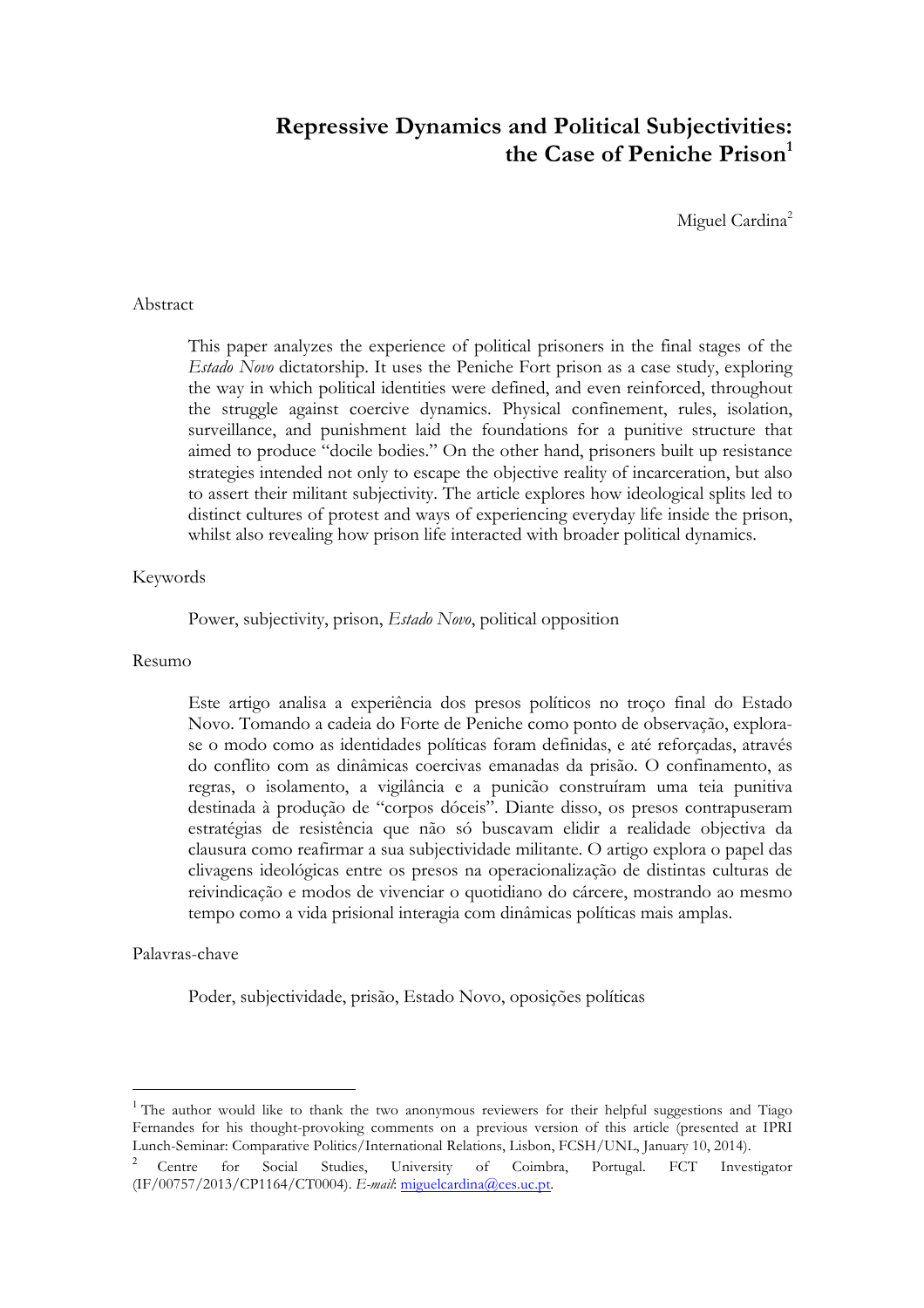In his study of Brazilian resistance to the dictatorship, Luci Gati Pietrocolla chose the concept of "living in brackets" to encompass three paradigmatic situations: going underground, going into exile, and being a prisoner (Pietrocolla, 1995). Containing different levels of fear, nostalgia, and hope, these situations create high levels of both physical and psychological constraint. Furthermore, they become key aspects of political engagement, particularly in countries governed under dictatorships and authoritarian rule, and consequently serve as powerful mechanisms for creating political identities, even though prison would, at first sight, appear to be the situation in which a suspension or severe decline in militancy becomes most evident.

This article analyzes the experiences of Portuguese citizens jailed for political reasons during the *Estado Novo* period. Taking the Peniche Fort prison in the last years of the dictatorship as an observation point, it shows how "living in brackets" inside the prison was intersected by tensions between the coercive dynamics established by the existing repressive structures and the different resistance strategies adopted by political prisoners. At the same time, the article explores how ideological splits gave rise to distinct cultures of protest and ways of experiencing everyday life in prison, showing how prison was permeable to broader external political dynamics.

## **Prisoners and prisons: the case of Peniche**

The repressive apparatus of the *Estado Novo* consisted of a series of legal provisions, courts, police organizations, and prison structures. Whilst adopting some of the mechanisms for political control already in place or at least embryonic during the First Republic (1910-1926) and the Military Dictatorship (1926-1933), the *Estado Novo* also introduced a classification of political and social offenses (Decree No. 21942, of December 5, 1932). This was replaced on November 6, 1933, by Decree-Law 23203, governing the penalties for political offenses. Later, in 1945, Decree-Law 35015 defined crimes against the security of the state as "attacks and offenses against the Head of State and the government" and "crimes against the organization of the state." This included rebellion or inciting rebellion in order to bring about a change in government, the incitement or organization of factory closures, and the "incitement to collective disobedience of the law" through "false or biased reports," the distribution of "written papers for the same purpose," the incitement of the armed forces, and the encouragement of "political struggle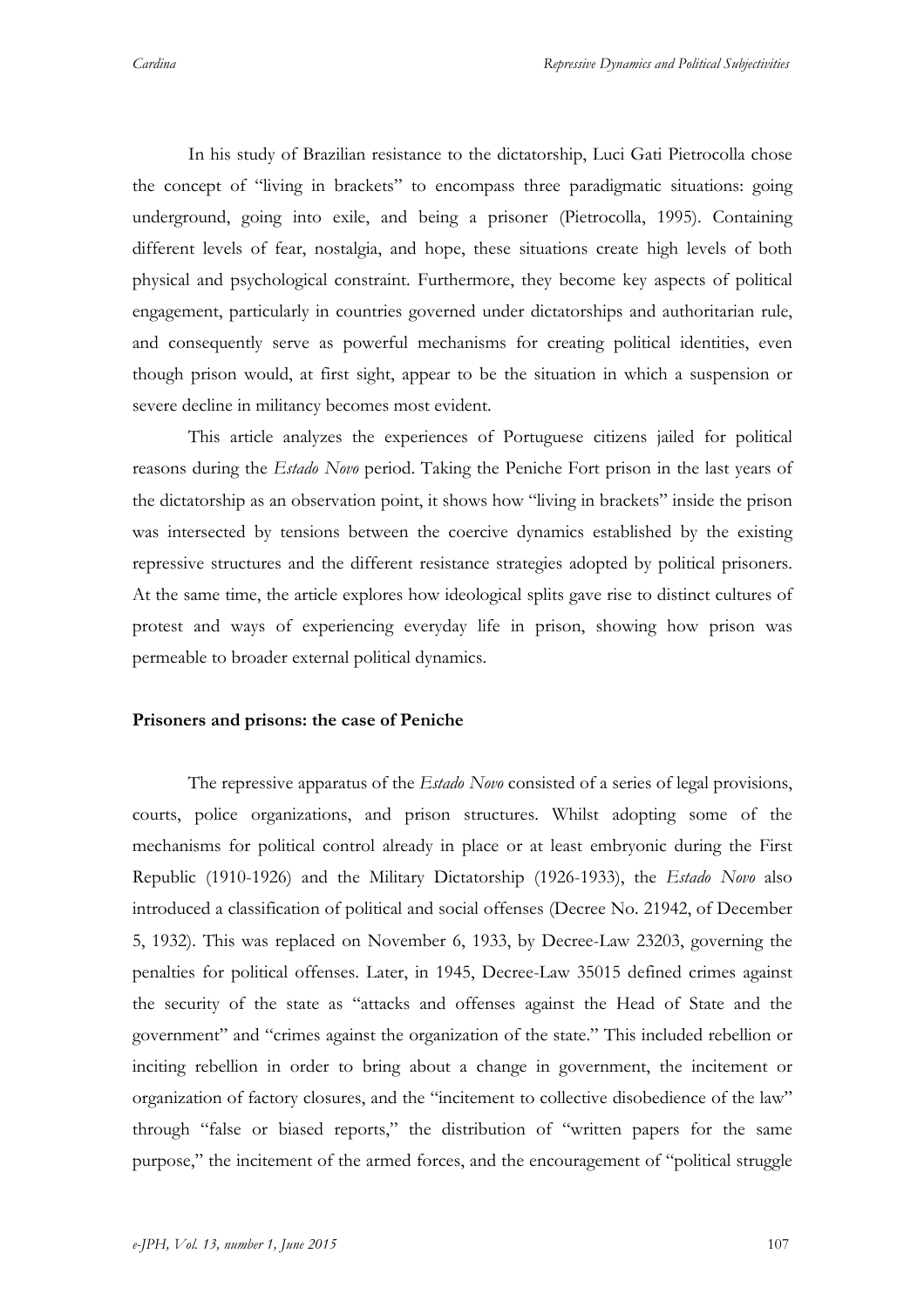through violence or hatred." It also established the penalties for those instigating such events "in speeches or words spoken aloud in public, or in any form of published writing" (Decree-Law 35015, of October 15, 1945).

The *Estado Novo* clearly established a justice system that was based essentially on the secret police. Its work was anchored in a series of plenary courts with the power to judge political offenses, and a group of prisons destined to accommodate those convicted of attacks "against the security of the state" (Pimentel, 2007; 2011). According to Fernando Rosas, such "punitive violence" represented a second "security ring" that could be used whenever the internalization of obedience and order failed, and this turned out to be one of the reasons why the regime survived so efficiently (Rosas, 2012: 183-210). On the other hand, as already stressed, the effects of repression also ended up shaping the political organizations and dynamics of militants engaged in fighting the *Estado Novo* (Accornero, 2013).

Prison was the final link in this chain of repression. Between 1933 and 1936, the *Estado Novo* expanded the system, establishing new prison buildings or refurbishing old ones. The most widely used of these were Aljube Prison in Lisbon (1933-1966), the Tarrafal Penal Colony on Santiago Island, Cape Verde (1936-1954 and 1961-1974), Caxias Fort (1936-1974) and Peniche Fort (1934-1974). In addition, there was a PIDE/DGS prison in each of the main cities in the country and some prison and concentration camps in Africa. From 1971 onwards, Caxias also functioned as a prison hospital and an interrogation centre. While on remand, men could be held at the PIDE delegations in Coimbra and Porto, but they were usually transferred to Lisbon and stayed in Aljube or Caxias, where women who had already been convicted were also held. After the trial, when the sentences had been handed out, the men were transferred to Peniche Fort.

Peniche prison was located in the city of the same name and had operated as a military fortress from the sixteenth century to the end of the nineteenth century. It played a significant role in defending the Atlantic coast and later became a prison base. At the beginning of the twentieth century, it was used as a refuge by Boers fleeing the Boer war in South Africa. Between 1916 and 1919, after Portugal entered the First World War, Austrians and Germans were imprisoned there (*Aljube*… 2011). In 1934, the fortress was turned into one of the  $PVDE<sup>3</sup>$  prisons, and in 1945 it was placed under the supervision of the Ministry of Justice. Although it was not under PIDE jurisdiction, this police body had access to information (increasingly so from 1965 onwards, when it opened a station in

<sup>3</sup> *Polícia de Vigilância e Defesa do Estado* ("State Defense and Surveillance Police"), created in 1933.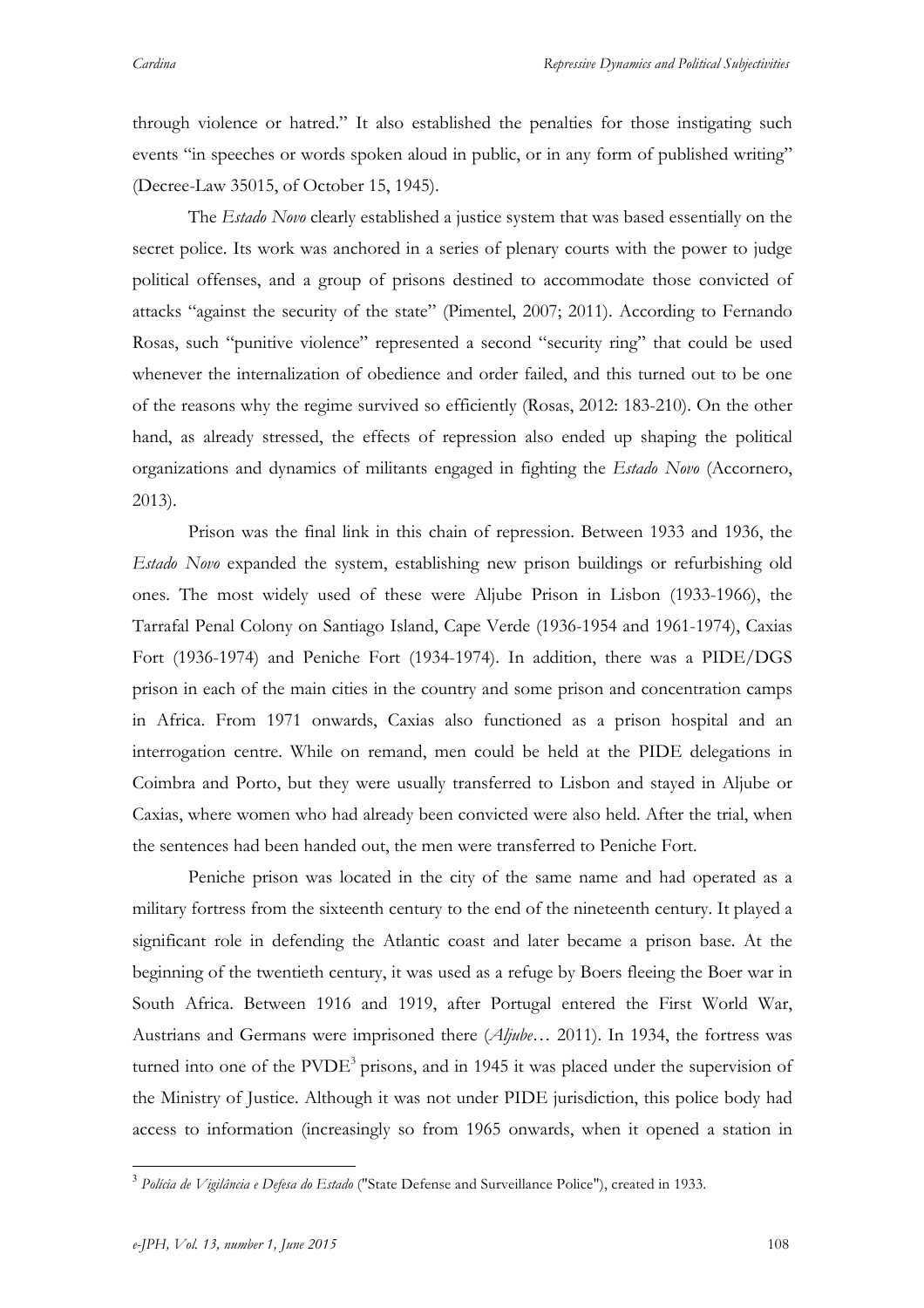Peniche) about important events that took place inside the prison. Documents produced at the PIDE/DGS station in the town reveal that the secret police enjoyed a substantial knowledge of everyday prison life. In fact, this included several reports written by guards who were informers, as well as internal prison documents, analyses of the moral attitudes of the prison staff and the prison doctor, information on the kinds of conversations held at visiting time and even descriptions of the permanent tension between guards and prisoners. 4

Descriptions that have survived from the earlier years of the fort as an *Estado Novo* prison tell of very poor conditions: prisoners were held in the former stables and old derelict sheds, where the cells were infested with rats, cockroaches and bed bugs. In this respect, it is worth comparing how communists, such as Fernando Miguel Bernardes and Jaime Serra, found prison conditions with the account given by Henrique Galvão.<sup>5</sup> In his diary, written in Peniche in the summer of 1953 and published immediately after April 25, 1974, Galvão describes a general scenario of filth, a lack of proper medical care, cells full of damp and saltpeter, and the constant nuisance of fleas and chickens fed by the guards in the yard with the leftovers of food he describes as "daily poison." This "anti-communist among communists," as he describes his situation, identifies discrepancies in the way in which the prison management dealt with him and with the communist prisoners. According to Galvão, this was due not only to an explicit willingness by the prison authorities to distinguish him from the communists, but also to his stubborn refusal to do certain chores, such as peeling potatoes, cleaning toilets or unloading firewood (Galvão, s.d.: 36-37).

Fernando Miguel Bernardes and Jaime Serra, on the other hand, emphasized some improvements that took place at around this time. According to Jaime Serra, better food and overall conditions were granted in the 1950s, thanks to the prisoners' struggles and their persistent protests, which included refusing meals and going on hunger strike (Serra, 1997: 72). The food was still bad and the medical care inadequate, but Fernando Miguel Bernardes lists a couple of examples as evidence of the positive outcome of prisoners' protests and their greater ideological awareness: clandestinely sharing cigarettes with those

 <sup>4</sup> The GNR (*Guarda Nacional Republicana*, National Republican Guard) also sent reports directly to the PIDE/DGS about occurrences inside the prison, such as the hunger strike in 1970, in which it was called upon to intervene. ANTT/PIDE/DGS, proc. 14, NT 1149.

<sup>5</sup> On Henrique Galvão, see: David Raby (2004), "Transatlantic Intrigues: Humberto Delgado, Henrique Galvão and the Portuguese exiles in Brazil and Morocco, 1961-62." *Portuguese Journal of Social Science*, 3, 3, 143- 156; Francisco Teixeira da Mota (2011), *Henrique Galvão. Um herói português*. Lisbon: Oficina do Livro.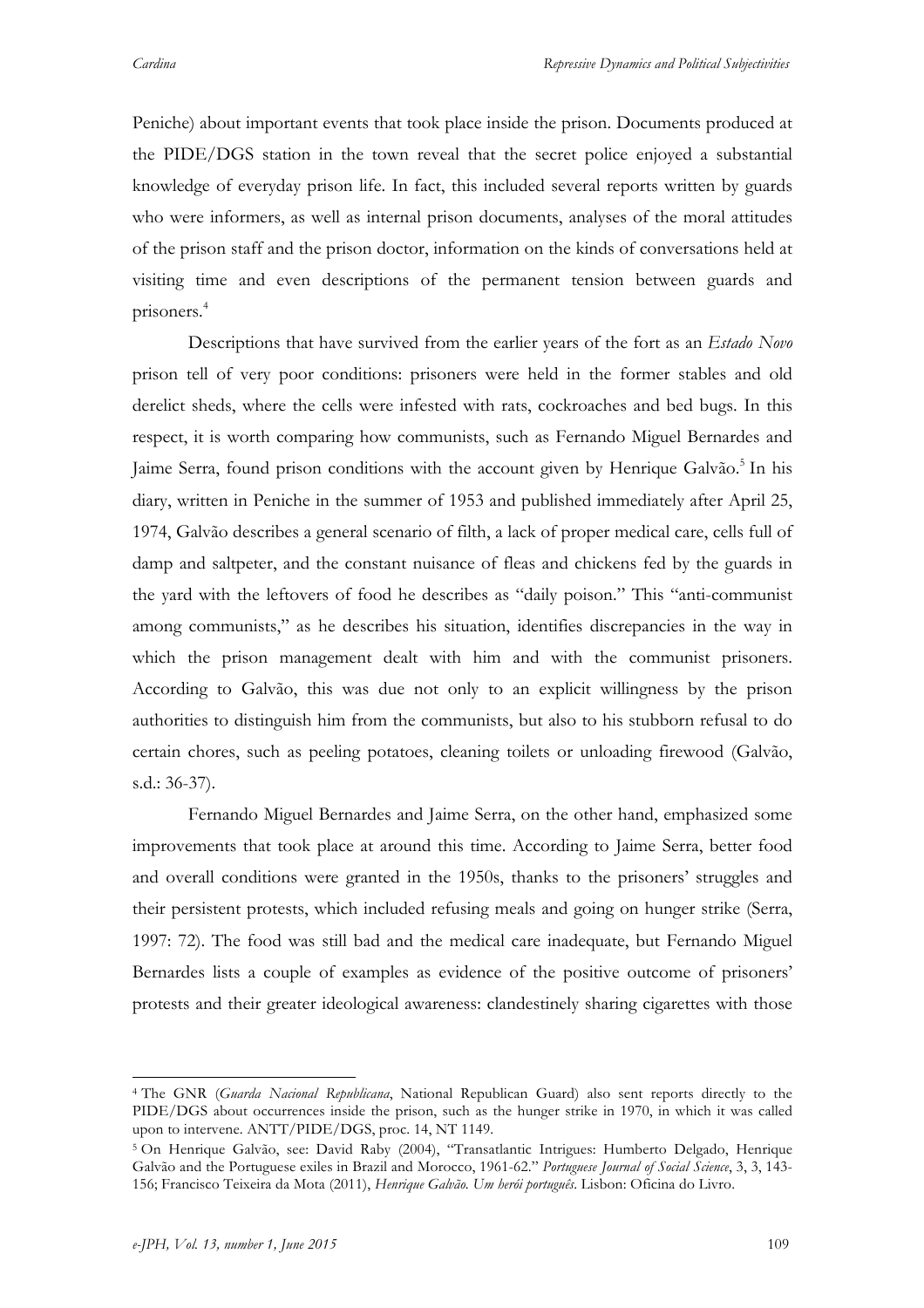in the "segredo,"6 reading and collectively discussing the newspapers, organizing a library – the Soeiro Pereira Gomes<sup>7</sup> library, established in  $1951 -$  and setting up Portuguese, French, math, philosophy and political economy classes taught by prisoners with a knowledge of these subjects (Bernardes, 1991: 75-77). The 1950s was also a time when a few escape attempts, both successful and unsuccessful, took place, all involving members and leaders of the Portuguese Communist Party (PCP).<sup>8</sup> As it was becoming increasingly clear that the prison was showing no signs of being able to prevent further escapes, new premises were designed and opened between 1956 and the end of 1961. The new buildings (Pavilions A, B and C) had better hygienic facilities, but also allowed for closer scrutiny of prisoners.<sup>9</sup>

## **Exercising power**

Imprisonment was aimed primarily at depriving the subject of the possibility of any involvement in legal or underground political activity. However, through torture and disciplinary action, it was also designed to wear down the prisoner's subjectivity. This procedure began immediately after arrest, in the early stages of the pre-trial proceedings while the prisoners were held by the PIDE/DGS and were frequently subjected to torture. After this, the prison authorities reinforced their attacks on the prisoner's subjectivity. Physical constraints, rules, inspection rounds, bans, isolation, a poor diet, and punishments created a coercive network designed to generate "docile bodies," to use Michel Foucault's concept (1975: 137-171).

In the late 1950s, Erving Goffman coined the term "total institutions" to describe places – such as mental hospitals, barracks or prisons – where a number of "like-situated individuals cut off from the wider society for an appreciable period of time, together lead

<sup>6</sup> Literally, "secret." This was a small isolated space where inmates that were being punished remained in solitary confinement.

<sup>7</sup> Soeiro Pereira Gomes (1909-1949) was a leading name in the Portuguese Neo-Realist movement and a prominent member of the Portuguese Communist Party.

<sup>8</sup> On November 3, 1950, Jaime Serra and Francisco Miguel escaped from the old barracks on the north side of the Fort. Francisco Miguel was recaptured the following day. In 1954, a group attempted to escape through a long tunnel dug by the prisoners. On December 18, 1954, Dias Lourenço escaped from the "segredo." On January 3, 1960, the famous escape of prominent communist leaders and militants took place, involving Álvaro Cunhal, Joaquim Gomes, Carlos Costa, Jaime Serra, Francisco Miguel, José Carlos, Guilherme Carvalho, Pedro Soares, Rogério Carvalho and Francisco Martins Rodrigues, accompanied by the GNR soldier José Alves, who helped the escapees. For a description of the escape, see Pereira, 2005: 702-732. <sup>9</sup> Pavilion A had two floors with common rooms; Pavilion B, the last to be opened, had three floors with individual cells; and Pavilion C, opened in 1956, had two floors with common rooms and a third floor with individual cells. These new arrangements had the capacity to accommodate 147 inmates, even though that figure was never reached. AHMJ (Historical Archive of the Ministry for Justice), 01.17.01/295, proc. 1 to 100 (Ministry for Justice Cabinet), Prison Services Headquarters, Information.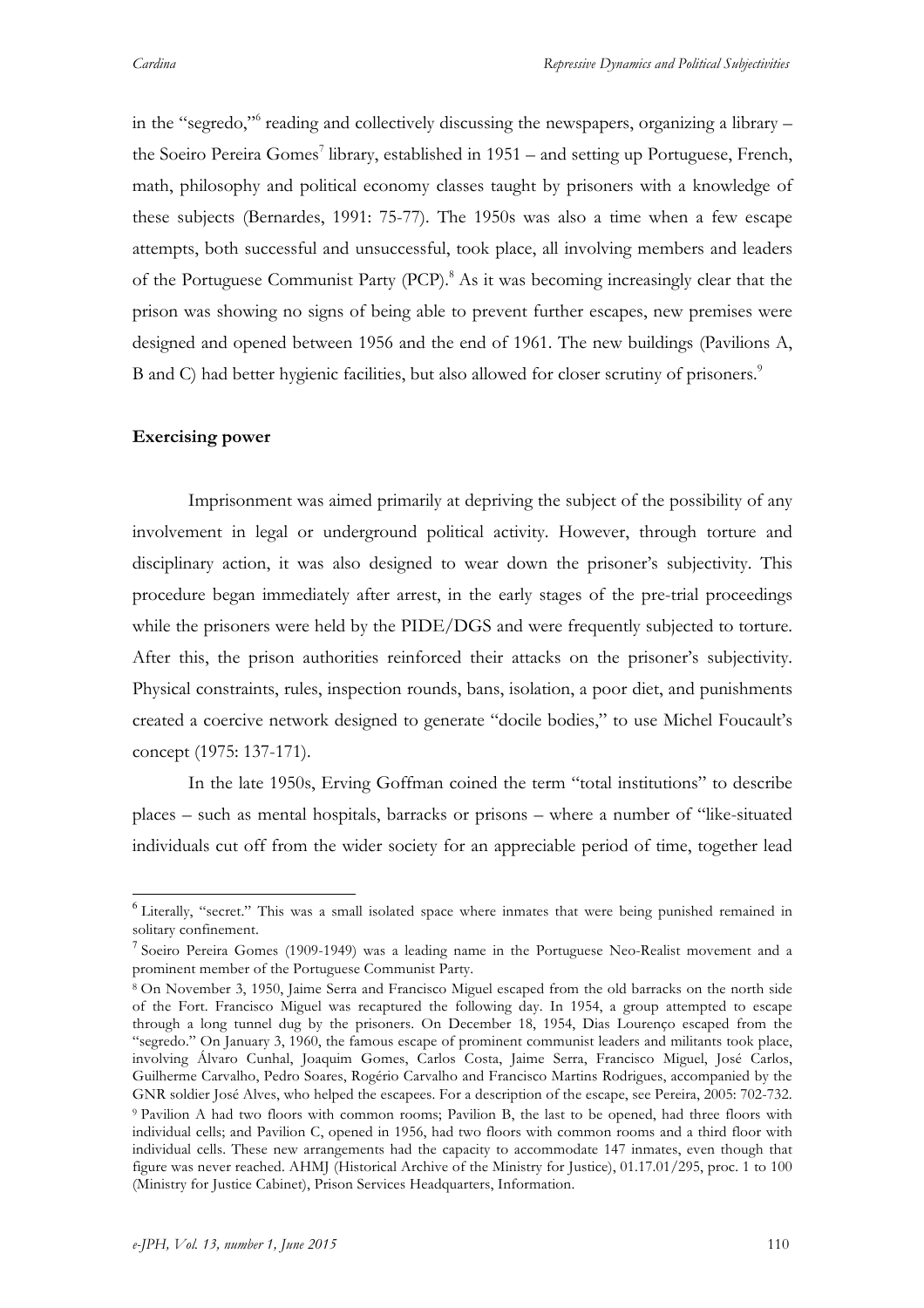an enclosed, formally administered round of life" (Goffman, 1961: xiii). Despite the differences between them, a number of common features characterize these spaces: everyday life is conducted in the same place under the same supervisory authority, each phase of daily activity is carried out in the company of other inmates and all the phases of the day's activities are tightly scheduled and part of a plan designed to accomplish the aims of the institution. Another key component of total institutions is the profound split between the inmates and the staff, with the latter exercising all the formal power. According to Erving Goffman, the fundamental aim is to modulate and mutilate the self (*ibidem*).

Contrary to a certain interpretation of the "total institution" approach, prisons are not institutions that are separate from the rest of society. They are places subject to internal power dynamics, but they are also open to interaction with the surrounding social context. As Christian De Vito has shown, understanding the processes of radicalization and deradicalization in a prison context requires considering both internal and external dynamics and taking the agency of the prisoners and prison authorities into account (De Vito, 2014). In his study of Greek political prisoners during the civil war, Polymeris Voglis also emphasizes how their subjectivity is constituted and disputed through different discourses, practices and positionings (Voglis, 2002). The following pages will observe the forms of control and processes of resistance adopted by prisoners from this perspective, demonstrating how prison reveals itself to be a space which is open to broader political and ideological points of view.

Five strands can be identified in terms of internal methods of control. The first is constant surveillance. In a context in which the colonial war had already begun, the *Estado Novo* introduced changes to the prison system and alterations which affected political prisoners. In October 1961, under Decree-Law 43960, the system for political prisoners was changed and they were treated in the same way as ordinary prisoners. This meant the end of certain privileges, such as communal daytime activities, which now depended on individual prison governors. As a result, internal documents show that prisoners spent long periods of time confined to their cells, subject to severe restrictions on their contacts with other prisoners, and suffering arbitrary interventions based on the belief that prisoners should feel as though they were constantly being watched by their guards (*apud*  Albuquerque, 2006: 216 and 223).

In fact, surveillance was a key factor in controlling prisoners, and this had clearly been reinforced following the architectural changes made to the fort. The front walls of the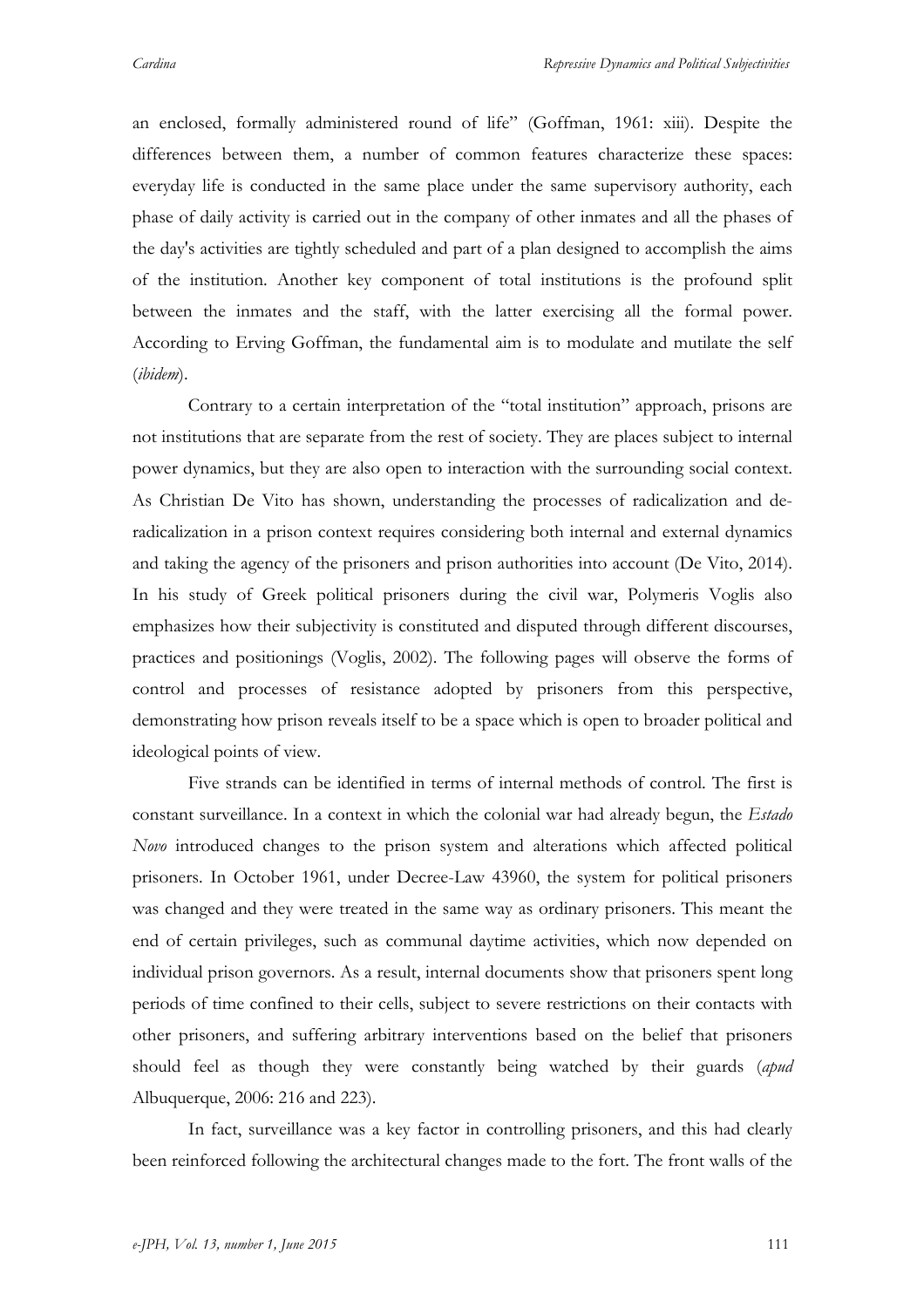cells were replaced with iron bars, which enabled the warders to monitor prisoners continuously. Locked in individual cells for around twenty hours a day, the prisoners were always watched by a warder, who would hover in the background whenever they left their rooms, listening to their conversations and checking their movements. The warders' scrutiny extended to leisure time, censorship of incoming and outgoing mail, and supervision of the area where visits took place. Warders would listen to all the conversations, occasionally stepping in to reprimand individuals over their content. Sometimes, visits were even interrupted suddenly.<sup>10</sup> In the new prison environments, the visiting area separated the prisoners and kept visitors on the other side of thick glass walls set into a table measuring approximately 1 meter in width, to which extra cubicles were added in 1967 so that each prisoner could only communicate with their own visitor.

The second form of control was punishment. Punishments were an old practice inside the prison, and were inflicted frequently. During his first stay in Peniche in the 1950s, Henrique Galvão remembered seeing a man being put in the "segredo" for not having responded to the roll-call promptly (Galvão, s.d. 62-63). Several accounts recorded in documents sent from the PIDE/DGS station in Peniche to its headquarters, or documents from organizations such as the CNSPP (*Comissão Nacional de Socorro aos Presos Políticos* – National Commission for Aid to Political Prisoners), reported bans, beatings and the force-feeding of hunger strikers (*Comissão…* 1972; 1975).

Another means of exercising power over the prisoners consisted of different types of solitary confinement. On arrival at Peniche, the prisoner was held in isolation for a period of up to six months and could not communicate with the other inmates. During this "observation period," prisoners remained alone in a cell, ate their meals there and used the recreation facilities separately from the others. For those held in individual cells, the aforementioned twenty-hour lock-ins were another type of isolation, in addition to the occasional punishment in the "segredo." Although less evident, attempts to break the prisoners' collective organization and the enforced silence at meal and recreation times were also designed to achieve the same purpose. Carlos Brito recalls that on those occasions the prisoners could play chess but not talk unless it was strictly necessary (to say "checkmate," for instance), which reminded him of "a kind of Tantalus's ordeal" (Brito, 2011: 90-91). Nevertheless, it is worth mentioning that the prisoners' protests led to

<sup>&</sup>lt;sup>10</sup> The 1971 Prison Regulations described such interference as follows: "the officer overseeing the visit must bring it to a halt immediately, reporting the incident to a higher authority whenever (…) he perceives that the conversation is about political or immoral issues, or if there are any deprecatory remarks about the government, the prison warders or the prison rules." ANTT/PIDE/DGS, proc. 809, NT 1200.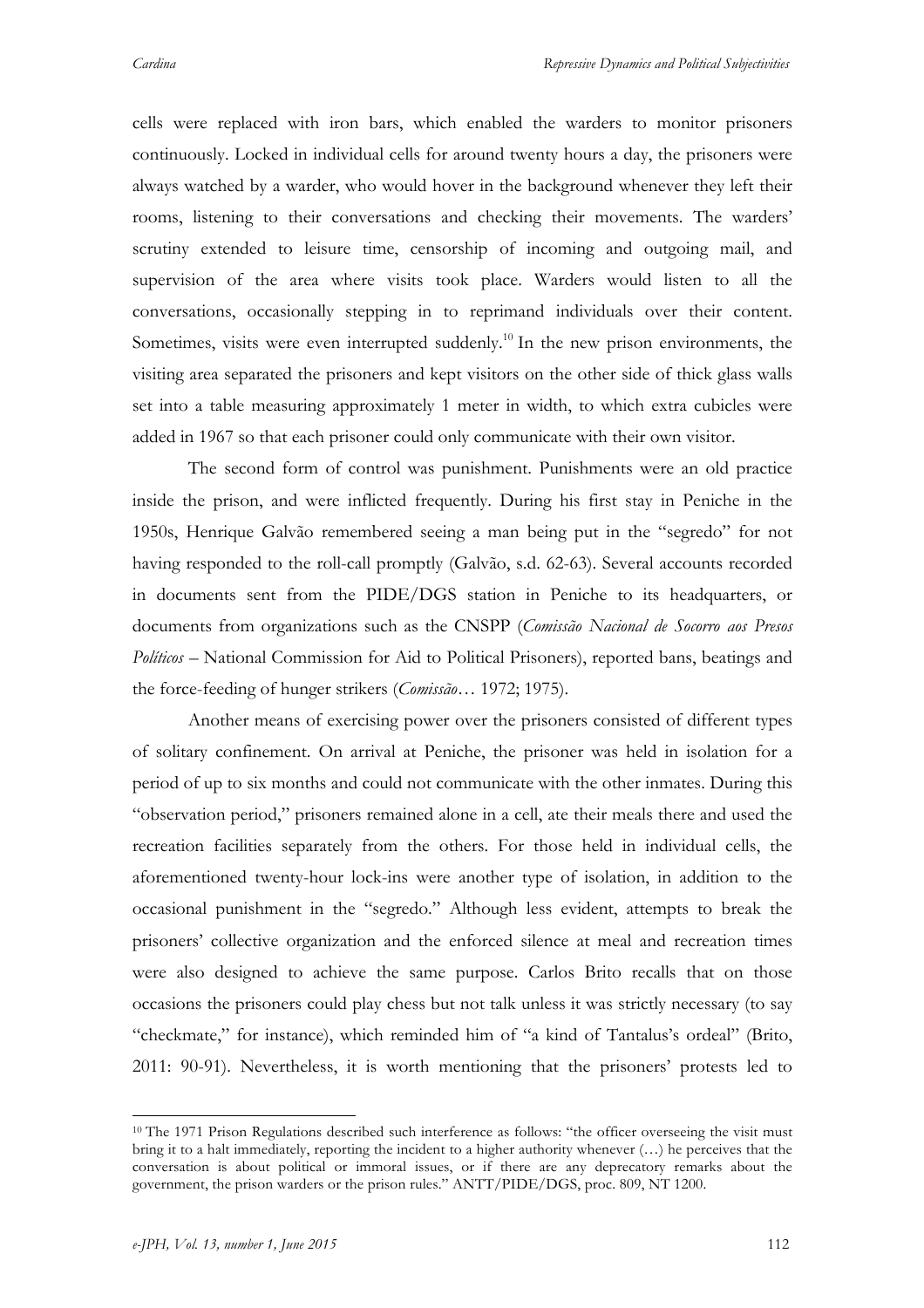significant gains at this level: at the beginning of the 1970s, cells were open from 7 am to 9 pm, and on birthdays a whole floor could celebrate in the canteen until late.

Prison power was also exercised by regulating the prisoner's time and space.<sup>11</sup> Everyday life was entirely made up of routines and repetitions. Each section – that is, each of the pavilion's floors – had its own specific schedule to prevent prisoners from other floors coming into contact with each other. From rising in the morning to bedtime, the time was determined by bells that marked the daily routines.<sup>12</sup> After lunch, there was a recreational period of one or two hours when prisoners could talk to each other, as long as there was a warder nearby. In the evening, recreation would last for an hour and a half and a few games were allowed. During this period, the mail was delivered by the warders, who also announced punishments, reading out lists and other types of information.

The last form of dominance was the possibility of exercising discretion in applying, creating and reversing rules, depending on specific circumstances. Carlos Brito claimed that the beginning of the 1960s gave rise to a "world of interdictions", in which "everything that was not explicitly authorized was forbidden" (Brito, 2011: 95-96). When it came to requesting books to read, textbooks and fiction were much more likely to be accepted by the warders than essays, encyclopedias or books written in foreign languages. These were usually banned, since the warders in charge of the library did not know enough about languages to judge how dangerous they were (Pereira, 2005: 417).<sup>13</sup> Nevertheless, the rule was flexible, depending on the prison and the warder in charge.

Keeping a prisoner in jail beyond the length of his sentence was another aspect of this discretion. "Security measures" meant that sentences could be extended for a period of six months to three years and renewed every three years. Even though life imprisonment is not part of Portuguese law, this mechanism paved the way for the possibility of keeping a prisoner in jail indefinitely, if convicted of crimes that threatened the security of the state. According to Irene Pimentel, over 500 out of a total of 12,385 prisoners were subjected to security measures. This would come to an end in the metropolis with Law 450/72, of November 1972. However, the possibility of extending sentences for successive periods of

 <sup>11</sup> According to Fernando Miguel Bernardes, throughout the 1950s it was quite common for the warders to cite the rules of procedure to justify prohibitions, but in fact there are no records of any actual written rules. At some point, a typewritten piece of paper began to be read on arrival, describing the "prisoners' obligations" (Bernardes, 1991: 77). Later on, in 1971, a set of rules was established, which became another focus for protests.

<sup>&</sup>lt;sup>12</sup> There were struggles to reduce the number of times the bells rang. As a result, the rules of procedure mention the following "electric beetle rings": dawn (3 rings), meals (1 ring), playground (1 ring), recreation (1 ring), silence (1 ring). *Regulamento Interno da Cadeia do Forte de Peniche*, ANTT/PIDE/DGS, proc. 809, NT 1200. 13Based on the testimony given to José Pacheco Pereira by António Borges Coelho.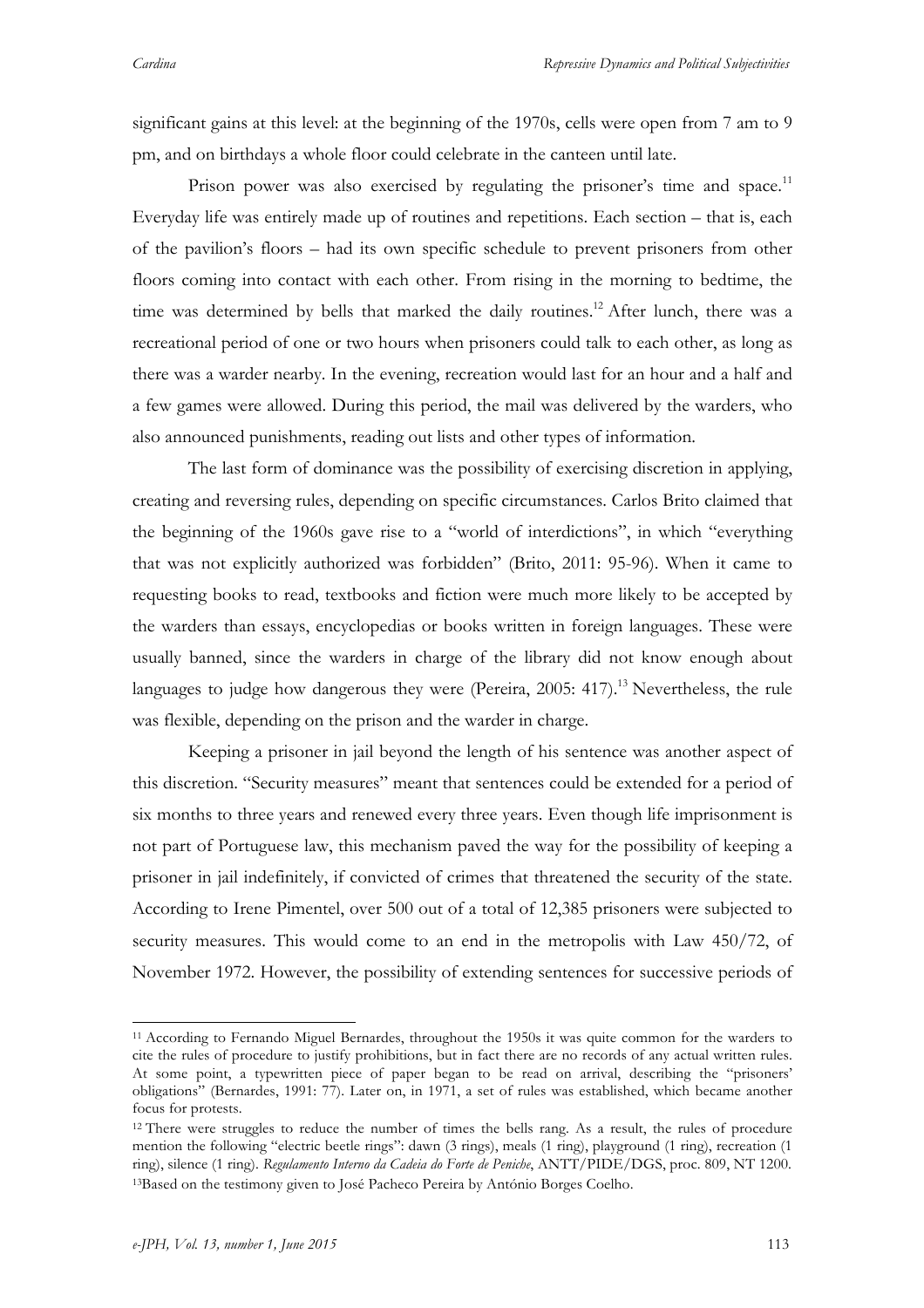three years remained in place, which was specifically aimed at "repeated or likely offenders or those who could be considered dangerous due to mental disorders" (Pimentel, 2007: 459-475).

## **The dynamics of resistance**

Whilst prison power sought to regulate and control the prisoner's time, mind and body, the inmates developed resistance strategies in order to restrain and confront this. Inside prison, one of the first resistance strategies involved establishing schemes for sharing and solidarity. Communes were therefore organized in order to socialize the distribution of money, tobacco, clothes, and food. Lino Santos Coelho, who was an inmate at Peniche at the end of the 1930s, wrote that the communists had already adopted this organizational model by then (Coelho, 1981: 138-146). Inside the cells, a body made up of two or three party members was in charge of distributing PCP documents and political information. From the late 1960s onwards, the far-left prisoners were to adopt the same model, rhetorically highlighting the egalitarian and independent aspect of such communes. 14

Visits were also crucial, since they enabled emotional ties and some contact to be maintained with the outside world. In addition to solicitors, prisoners could be visited by certain family members, always with a warder close by, actively watching them. Visits were useful in terms of preserving mental health and breaking the monotony of everyday life, but they were also an important tool in the struggle for better prison conditions, inasmuch as prisoners could use them to spread information about life in prison and clandestinely access documents from the outside.

Studying was yet another means of resisting the anomie created by incarceration. However, it was not always easy to get access to books, and newspapers were subjected to a "double censorship" – in addition to the initial censorship, certain news reports were cut or pages were removed before they were given to the prisoner. The illegal newspaper *Avante!*, the official organ of the PCP, and other Communist Party papers circulated clandestinely and, from the end of the 1960s onwards, were supplemented by material from other ideological sources and documents from far-left organizations. Furthermore,

<sup>14</sup>ANTT/PIDE/DGS, PC 1397/67, NT 5933.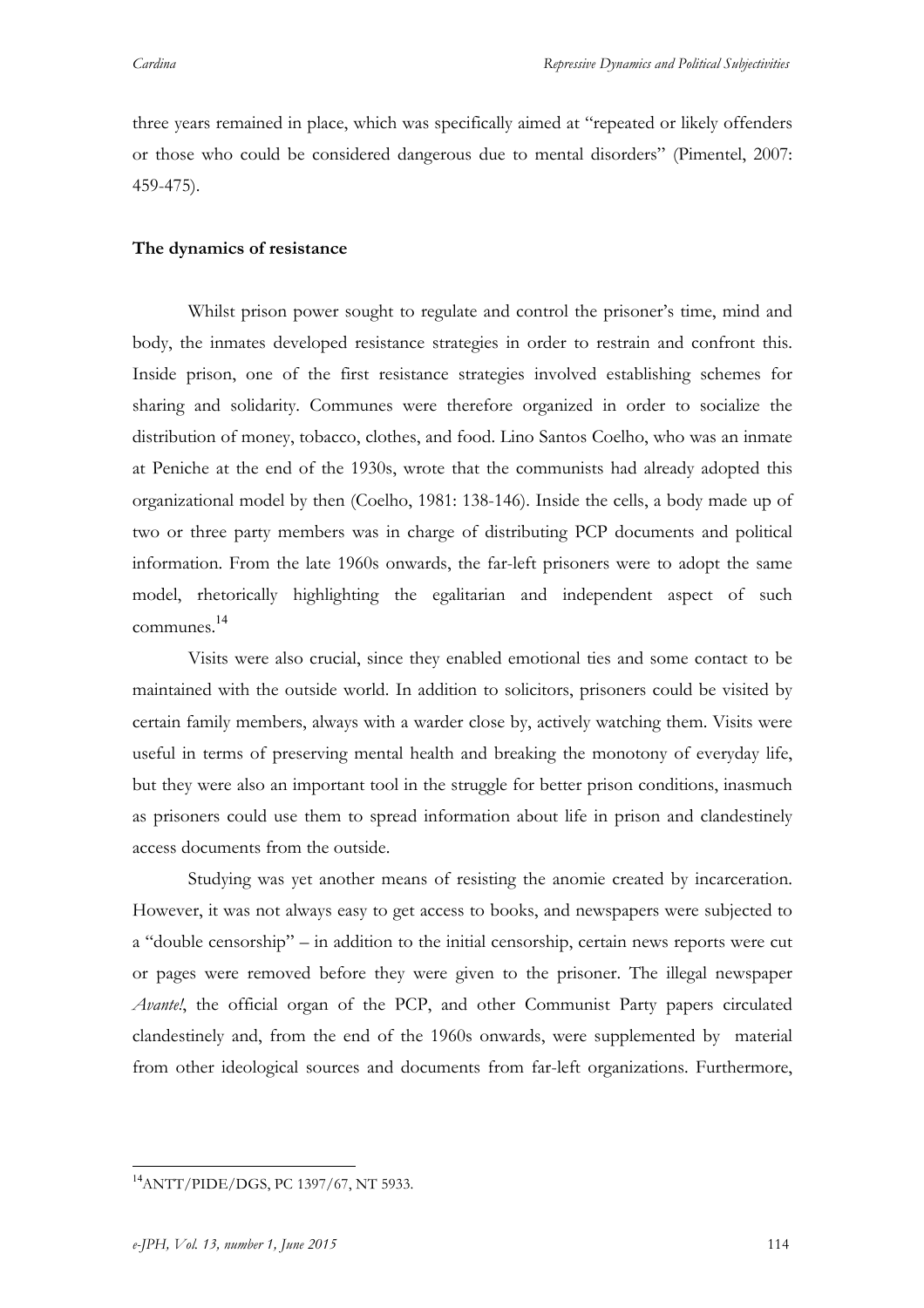Peniche contained a significant group of political leaders and operated, mainly for the younger generation of activists, as a center for political education.<sup>15</sup>

Another resistance strategy was to insist on maintaining the political status of the conviction, dismissing any attempt to link political activity to criminality. Whilst it is true that the regime always drew a line between political and ordinary prisoners, it is equally true that the political prisoners clearly fought to maintain this distinction, as evidenced in the Peniche prisoners' demand to continue being allowed to write "political prisoner" in the addresses on their letters. By the mid 1960s, this had been forbidden by the prison authorities, but the prisoners argued that abolishing it would make them the same as the ordinary prisoners, who were brought to Peniche to do building or cleaning work.<sup>16</sup>

Claiming "political prisoner" status was, as a matter of fact, a key factor in exposing the prisoners' situation and condemning the Portuguese dictatorship in the public arena. This process was mainly pursued domestically (despite all the restrictions imposed) by the CNSPP, established at the end of 1969 to publicize illegal abuses and help the prisoners and their families. Amnesty International – founded in 1961 on the basis of a solidarity campaign to help Portuguese students who had been arrested – also played an important role by promoting international initiatives to defend human rights and focusing on the Portuguese situation. In fact, the attention paid by Amnesty International to political prisoners in Portugal can be seen in the large number of letters and statements sent by several AI international delegations to the Ministry of the Interior, for instance, or to the Ministry of Justice.

It is important to take into account the changes introduced by the regime after Marcelo Caetano replaced António de Oliveira Salazar in September 1968. As noted by Nuno Teotónio Pereira, a key member of the CNSPP, without the minor concessions provided by the "Marcelist Spring," this organization would never have had the opportunity to emerge (Pereira, 1995). In fact, despite the new period of hardening political attitudes that began after 1970, the first two years of the Caetano administration did see the implementation of some measures aimed at "liberalizing, while maintaining the war" (Rosas, 1994: 486). Many of these measures were merely cosmetic (such as changing the name of the secret police and the official party), but there were also more effective

 <sup>15</sup> José Paiva, convicted in 1970 for membership of ARCO (Revolutionary Communist Action), an ephemeral far-left organization, says: "We obviously longed for Peniche and the chance to meet historical figures such as Chico Martins [Francisco Martins Rodrigues] and the others, who represented myths for people like us. Documentation would only circulate clandestinely, and we knew very little of what was at stake." Interviewed by the author, December 4, 2007.

 $^{16}$ AHMJ, 01.17.02.01/498, proc. 370.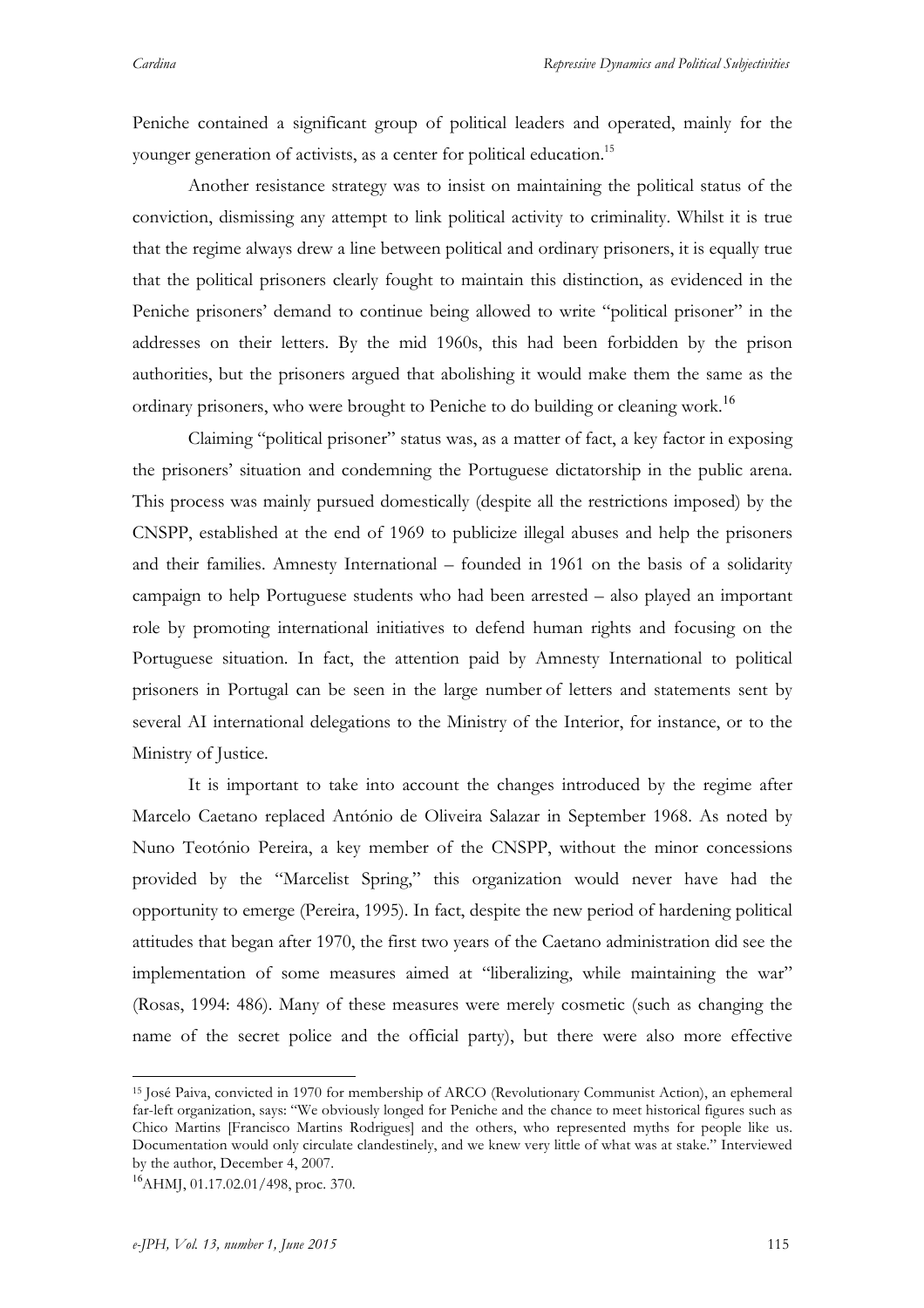gestures. For example, the socialist, Mário Soares, and the Bishop of Porto, António Ferreira Gomes, were allowed to return from exile, new trade union legislation was passed, dispensing with the need for the ministerial approval of leaders, and the Popular National Action party opened its doors to new factions, such as the group that became known as the "Liberal Wing", and was included in the electoral lists of 1969.

This "semi-opposition" advocated a plan to gradually transform the *Estado Novo* into a democracy (Fernandes, 2007). It presented a proposal for revising the constitution which focused on defending pluralism, freedom of association and reducing censorship. Its work also helped draw attention to the situation of political prisoners. In fact, a group of Liberal Wing backbenchers visited prisoners in Peniche and, in January 1973, Francisco Sá Carneiro presented a proposal for an amnesty for political prisoners, although it never reached the discussion and voting stage in the National Assembly. A little earlier, at the end of 1972, a group made up of the families of political prisoners had submitted a petition signed by over ten thousand Portuguese citizens calling for an amnesty for all those imprisoned for their political views.<sup>17</sup>

## **Two prisons**

From the end of the 1960s onwards, ideological splits started to become central to everyday life inside the prison and to establishing the models for belonging and solidarity. In fact, the importance of ideological clashes in prison was not unprecedented amongst the Portuguese left. For instance, in Tarrafal in 1936-1945, communists and anarchists (and communists amongst themselves) created an atmosphere of ideological conflict that spread far beyond the walls of the isolated concentration camp. However, the conflicts in the 1960s-1970s took place in a different historical time and in prisons where, despite all the restrictions, there was more contact with the outside world. Therefore, after the arrival of the far-left prisoners, the specific impact of the prison factor – in terms of creating solidarity between inmates or producing a shared discourse against the prison system – tended to be superseded by the rigid political-ideological divide. This split translated into different positions about how to confront the prison regime, the attitude to take towards the prison authorities, and how to live the experience of being in jail.

A substantial number of prisoners who were not affiliated to the PCP were, or would become, linked to the galaxy of "Marxist-Leninist" (i.e. Maoist) groups that began to

<sup>&</sup>lt;sup>17</sup> Comissão Nacional de Socorro aos Presos Políticos, Circular n.º 18, 06/02/1973.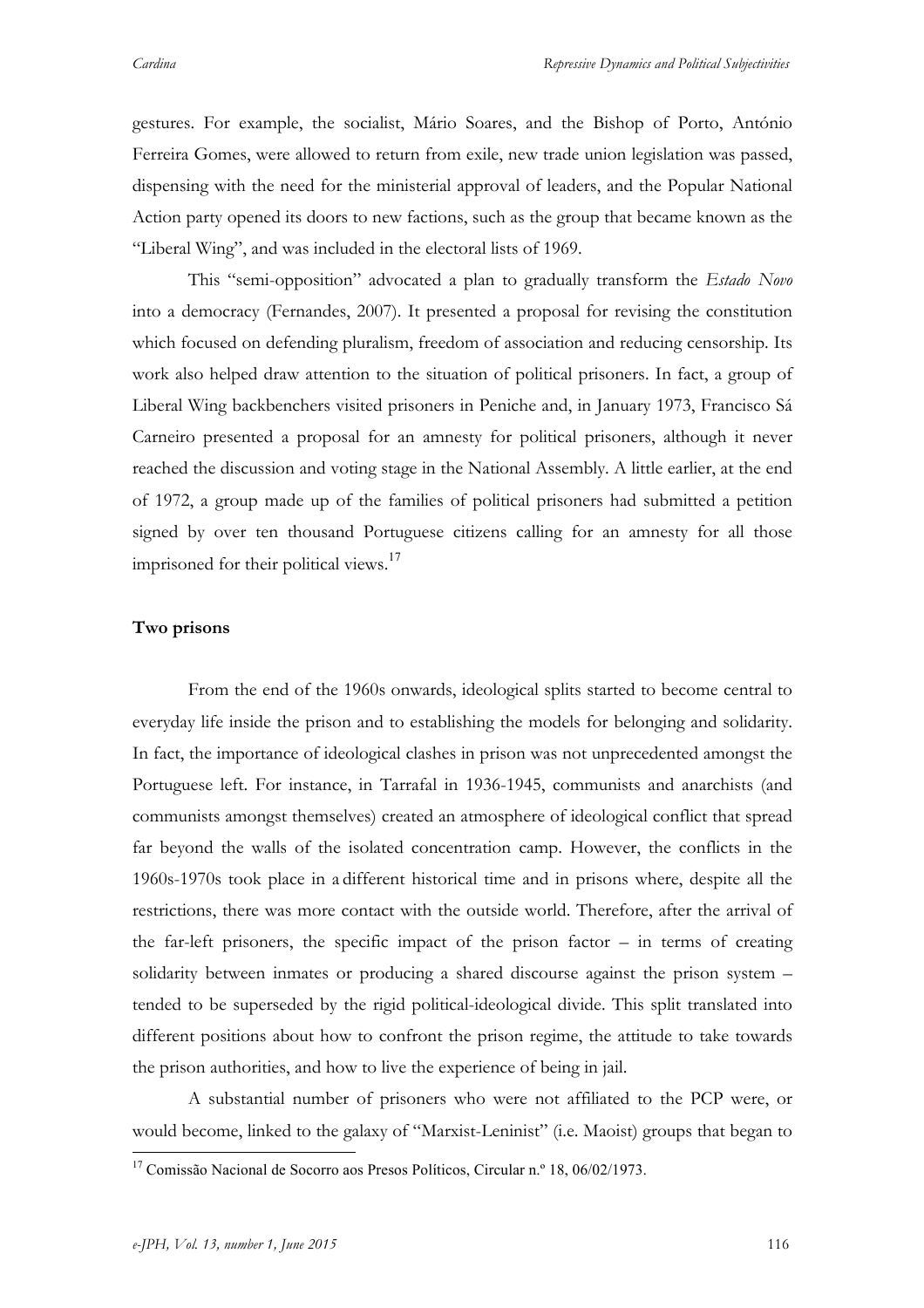emerge in the country from 1964 onwards. In this respect, it is worth stating that the emergence of the "Marxist-Leninist" (M-L) current in Portugal cannot be dissociated from an increasing animosity towards the PCP. It was from within the PCP, particularly with the positions developed by Francisco Martins Rodrigues, a member of the Central Committee, that the theoretical legacy of the critique of the 'national uprising' hypothesis was defined, echoing the conflict caused by the Sino-Soviet split.

After this, Martins Rodrigues was expelled from the party and went on – with Rui d'Espiney, João Pulido Valente and others – to found the FAP (*Frente de Acção Popular* – Popular Action Front) and the CMLP (*Comité Marxista-Leninista Português* – Portuguese Marxist-Leninist Committee). In 1965, *Avante!* published the news that two FAP/CMLP members had entered the country, under the headline "Beware of them". This warning was meant to curb any attempts by the FAP/CMLP to co-opt PCP party members, and was regarded by the former as "grassing" on them to the PIDE. In 1965, after some of its members had entered the country and killed an informer, the FAP/CMLP became the target for intense police persecution, leading to a significant wave of arrests, which removed the group's leadership (Pereira, 2008; Cardina, 2011).

The tension between these two political groupings spread to the prisons, eventually leading to physical confrontation.<sup>18</sup> In a document confiscated by the PIDE in Caxias – where "Marxist-Leninist" prisoners had initially been held while awaiting trial – they stated the need to keep themselves separate from the PCP inmates. In this document, a clear distinction is made between the leaders and the rank and file, whilst reaffirming the imperative need for the latter to stay away from the former. In addition, some comrades were criticized for having allowed themselves to "be caught, to a certain extent, by the appeal to unity in the words and deeds of the revisionists." The text, however, was rather harsh on the practical results achieved, suggesting two major causes for this political "failure." The first was the fact that Marxist-Leninist prisoners were "in the same boat as the revisionist leaders, sharing their daily struggle against fascist jailers," which might make them temporarily forget that "revisionists are not misguided communists, but a bourgeois current."<sup>19</sup>

The second reason deals with the issue of "conduct": "talking" or "not talking" to the police when questioned and tortured. It is, in fact, quite relevant that "bad conduct" in

<sup>&</sup>lt;sup>18</sup> For instance, in 1971, the Peniche station of the DGS reported to the organization's headquarters that communist prisoner Dinis Miranda had been badly beaten up by inmates Henrique Guerra and António José Condeço. ANTT/PIDE/DGS, proc. 14, NT 1149.

<sup>&</sup>lt;sup>19</sup> "Algumas experiências da actividade na cadeia em 1966", ANTT/PIDE/DGS, PC 1397/67, NT 5933.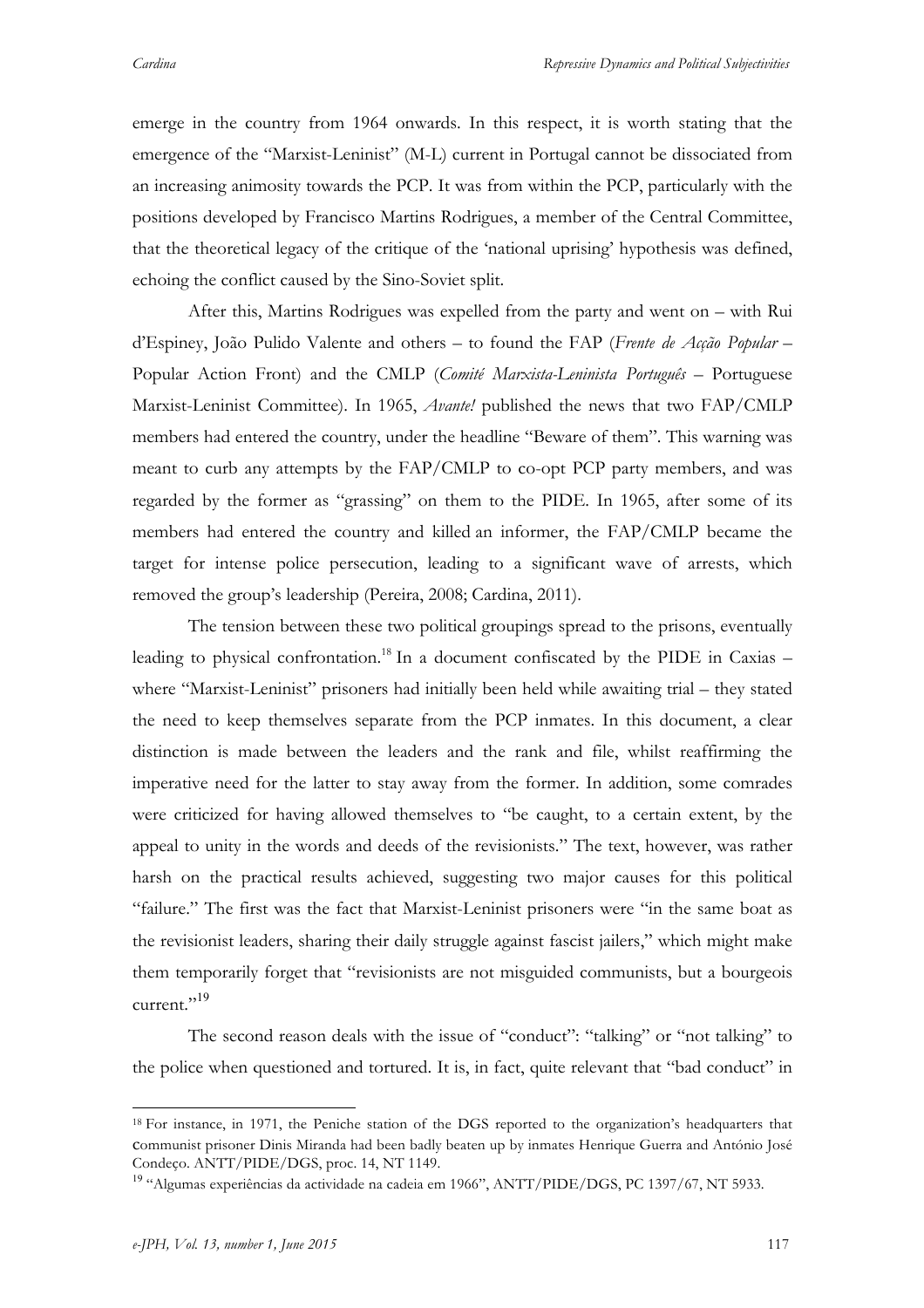the hands of the police appears alongside factors such as a lack of political culture and experience, all labeled as of secondary importance in relation to the chosen political line. The fact that a significant number of FAP/CMLP prisoners were unable to maintain a totally uncompromising attitude when faced with PIDE/DGS interrogators, as was deemed essential in their own code of conduct, helps to explain this. Nevertheless, this does not mean that the issue was actually neglected. Despite being the acknowledged main theorist of this current, Francisco Martins Rodrigues, for instance, stated that he was not pursuing contacts outside the country because he had embarked upon a process of selflimitation caused by having "talked".<sup>20</sup>

A document from the Marxist-Leninist current confiscated by the PIDE/DGS dates the aggravation of differences to 1968. At that time, the "struggle against the warders" presence in the canteen was broken," prisoners no longer walked out of their own visits after someone else's had been interrupted, and there was "an attempt to cool down the struggle triggered by a comrade being beaten up." It was then claimed that "revisionists" were "class enemies, not only in theoretical and abstract terms, but in all practical matters." "Revisionist leadership individuals" were to be addressed in the polite third person, the playing of games and the shared reading aloud of the news were abolished, and birthday parties ("a token echo of a bourgeois ideology") and religious celebrations were not to be attended. 21

In fact, the line drawn between the inmates manifested itself not only in separate celebrations of significant dates, but also in the choice of which events should be celebrated. Whereas everyone celebrated May 1 – although not together – the far-left also celebrated January 18 (the date of an unsuccessful workers' uprising against the *Estado Novo* in 1934), October 1 (the anniversary of the 1949 Chinese Revolution), the October Revolution in Russia (November 7) and February 4 (the start of the armed struggle in Angola). On the other hand, the PCP members celebrated October 5 (the Implantation of the Portuguese Republic in 1910) and December 1 (the Restoration of Portugal's Independence from Spain in 1640). These commemorations defined ideological positions, as can be seen in the case of José Luís Saldanha Sanches. Arrested by the PIDE in 1965, he walked into Peniche as a PCP party member, but left it in 1971 a Maoist, although not yet with any links to the MRPP (*Movimento Reorganizativo do Partido do Proletariado* – Reorganizing

<sup>&</sup>lt;sup>20</sup> Francisco Martins Rodrigues, interviewed by the author, January 29, 2008. About torture, confession and silence, see Miguel Cardina (2013), "To Talk or Not to Talk: Silence, Torture, and Politics in the Portuguese Dictatorship of Estado Novo," *Oral History Review*, 40 (2): 251-270.

<sup>21</sup> ANTT/PIDE/DGS, PC 2645/65, NT 5795-5796, vol.3.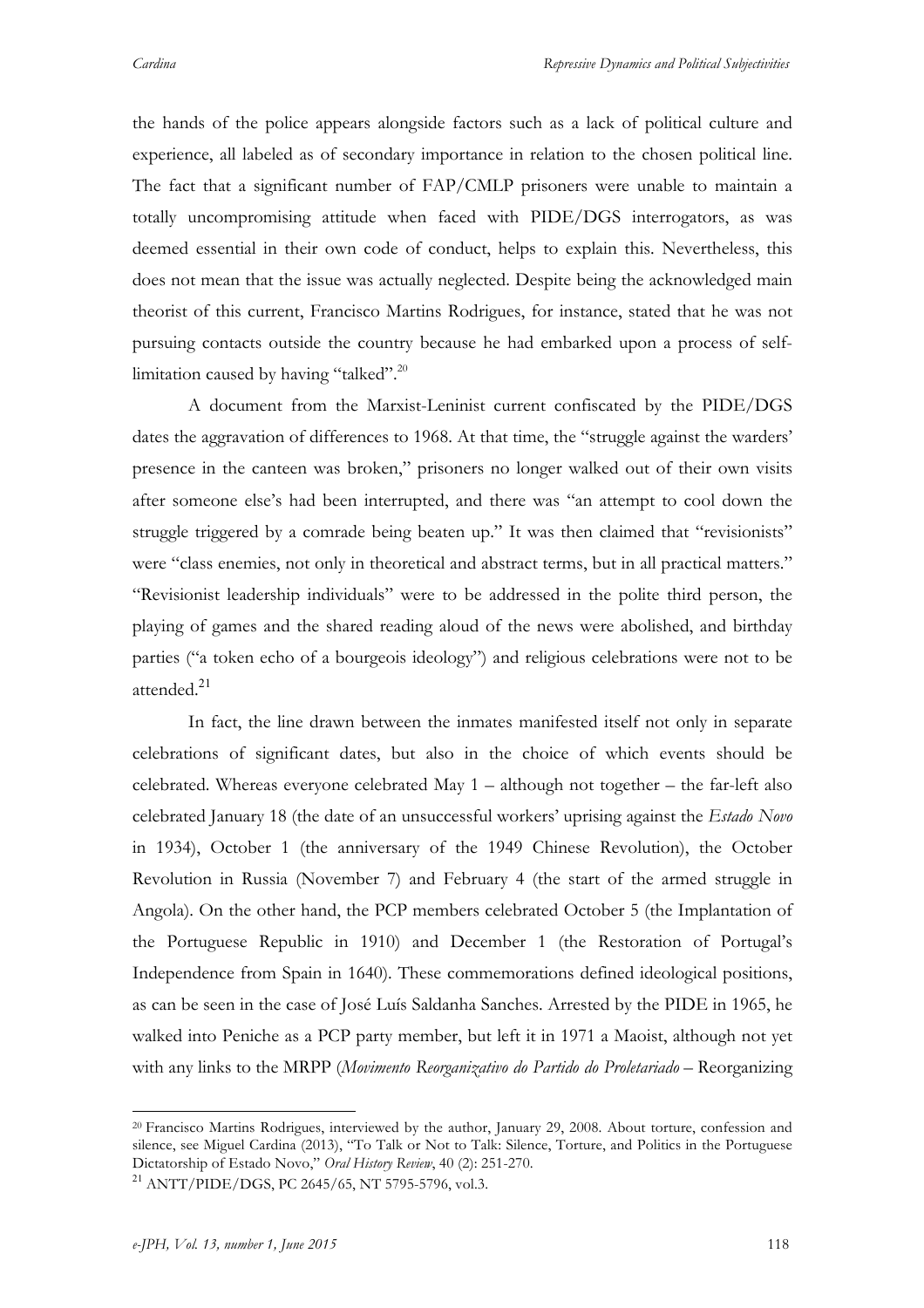Movement of the Party of the Proletariat). Saul Nunes and Acácio Barata Lima recall his stance towards emblematic dates as a sign of his changing political allegiances: he observed the death of Ho Chi Minh, but not December 1 or October 5 (Accornero and Cabral, 2011: 17-46).

Tensions further increased during the course of the hunger strikes that the most radical prisoners embarked on from 1970 onwards. The PCP inmates did not join the strikes. One strike, which began on July 15, 1970, had arisen in the aftermath of a conflict between João Pulido Valente and the warder António Poupa, after the latter had refused to provide the former with a razor blade. Several days of protests and punishments followed, and 22 of the 47 prisoners went on hunger strike.<sup>22</sup> Other hunger strikes were recorded between 1970 and 1972, triggered by prison discipline or aimed at expressing solidarity with some inmate who was undergoing punishment or was the victim of a situation regarded as unacceptable. $^{23}$ 

In January 1972, far-left prisoners demanded segregation from their fellow PCP inmates, and the prison authorities decided to group them together on the second floor of Pavilion B. That same year, in early July, the struggle against the warders on that floor and against the newspaper cuts began, together with demands for open cells, in order to allow prisoners to move from one cell to another. The PCP prisoners also had several demands of their own. In September 1970, Manuel Martins Pedro sent an official request to the Ministry of Justice, demanding rules of procedure, less aggression from the warders, music, shared visits, talks with solicitors, replacement of the prison authorities, medical care and better food. In November 1971, an informer inside Peniche Fort reported to the DGS the contents of a submission made by "18 inmates from the Russian tendency" to the Prison's Chief Executive. Four shared visits per year were requested (Christmas, New Year, Easter, and on birthdays), as well as the endorsement of the rules of procedure with the suggested amendments, an open-cell regime during the day, a television set and a record player, free delivery of books, magazines and newspapers sold in the country, table tennis facilities, private visits from solicitors, visits from family and friends, the chance to write to anyone, medical appointments with specialists, and proper medical equipment.<sup>24</sup>

<sup>22</sup> "As lutas dos revolucionários portugueses no interior das prisões", Grupo de Base "A Vanguarda", s.d. <sup>23</sup> That is precisely what happened on Christmas Eve 1972, when prisoners linked to far-left groups and anticolonial movements went on hunger strike for an end to the "security measures" that Domingos Arouca was being subjected to. ANTT/PIDE/DGS, proc. 809, NT 1200. About Domingos Arouca, see Peixoto and Meneses 2013.

 $^{24}$ ANTT/PIDE/DGS, proc. 809, NT 1200.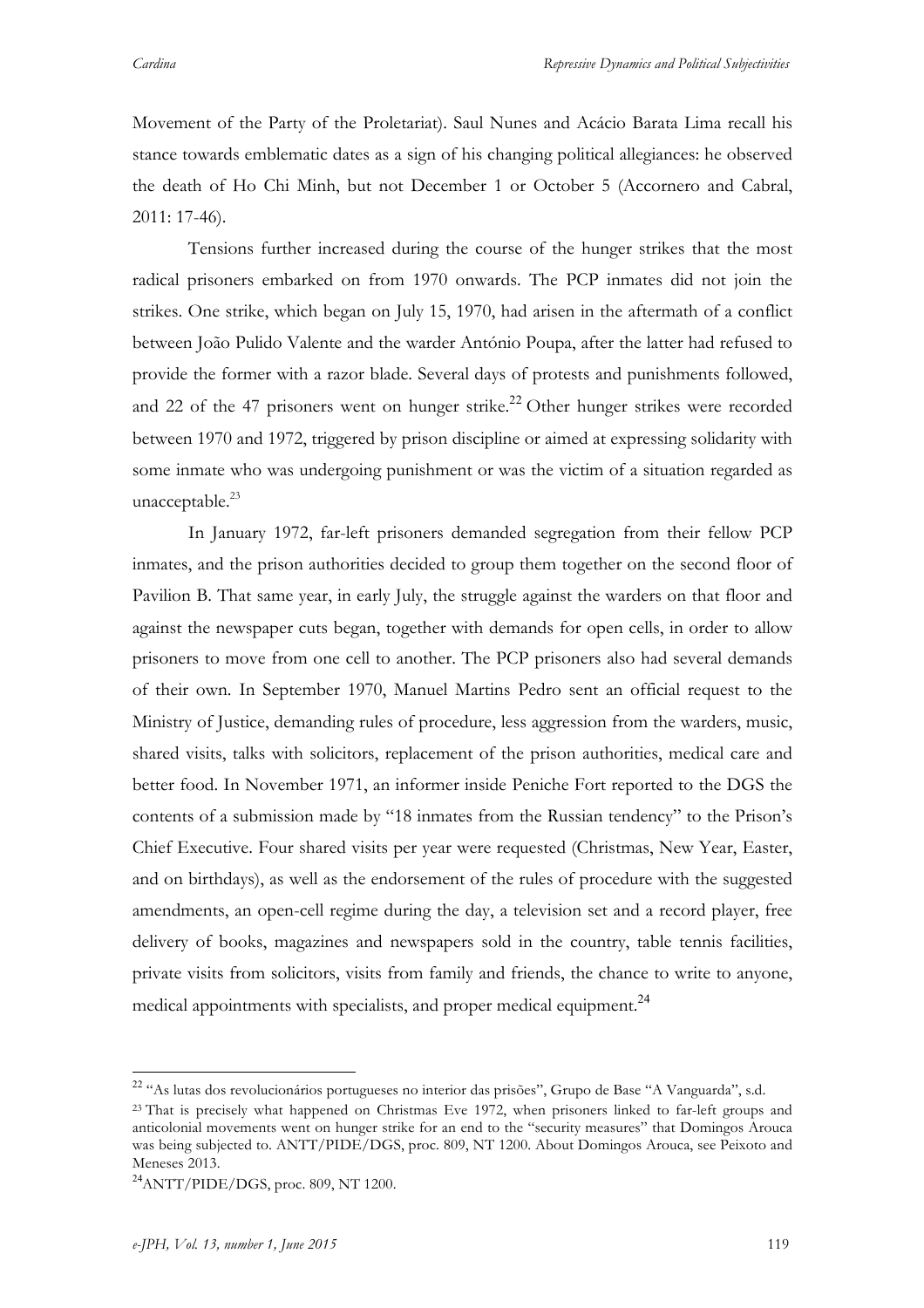A series of concessions made by the prison authorities created a sense of unease amongst the warders. One of them mentions an "explosive situation," which made his colleagues fear for their own physical safety. He states anxiously that "since 1947, when I started working at the prison, the inmates have never been so defiant as they are right now, mostly those belonging to the Chinese tendency." A written declaration submitted in January 1971 by the head of the DGS unit in Peniche to its central headquarters noted that the warders were "rather fearful of the way orders are being implemented therein," with "ever greater benefits being granted to political prisoners," and accused the Chief Executive of the Prison Services of giving in and therefore supporting the prisoners and their families' demands. <sup>25</sup> On the other hand, the warders' behavior and the "special arrangement" at Peniche remained the subject of several public warnings, namely by the CNSPP (*Comissão*… 1972: 83-88). The dismissal of Manuel da Encarnação Falcão as Prison Governor in 1973 was instrumental in mitigating the harshness of prison conditions. However, as can easily be understood, this process of reducing control, surveillance and police violence in Peniche was the outcome of the prisoners' persistent fight to erode authority and reclaim their own time and space while in prison.

After the revolution of April 25, 1974, political prisoners were released from the Caxias and Peniche jails, although not on that same day. At dawn on April 26, prisoners still remained inside the fortress. From April 26 to 27, prisoners were interviewed in the middle of the night by representatives of the Armed Forces sent by the National Salvation Junta, and began to be released. The presence of three prisoners convicted of blood crimes – Francisco Martins Rodrigues and Rui d'Espiney from the FAP/CMLP, and Filipe Viegas Aleixo, from LUAR (League of Unity and Revolutionary Action) – created a deadlock which was only resolved when they were released on probation, in the custody of the lawyer Manuel Macaísta Malheiros. Their definitive release only took place the following day (Oliveira, 2013: 79-102).

It must be borne in mind that the prisoners' release process was marked by the split between the two factions and the memory of what actually happened therefore differs according to political allegiances. Fernando Miguel Bernardes claimed that most inmates explicitly refused to "leave without an assurance that not a single political prisoner was to remain behind bars," failing to identify any conflict (Bernardes, 1991: 146). However, Rui d'Espiney and Francisco Martins Rodrigues recalled the solidarity expressed in an assembly of the far left, who refused to leave while any of those convicted of "blood crimes"

<sup>&</sup>lt;sup>25</sup>ANTT/PIDE/DGS, proc. 14, NT 1149; proc. 809, NT 1200.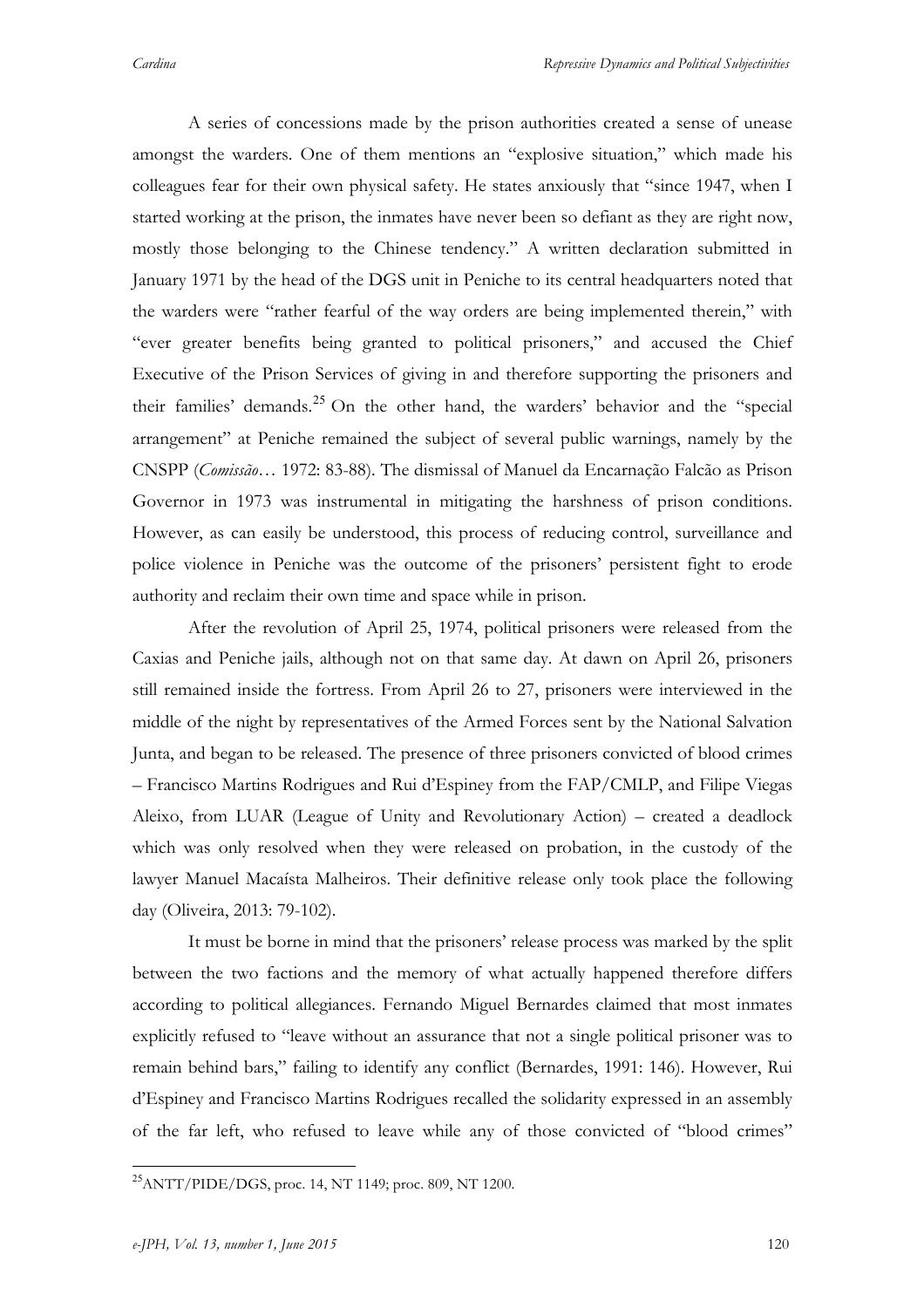remained in jail. The former recalled that only prisoners from the first and second floors attended the assembly, while the "PCP inmates were on the floor above, where things took a completely different path: when the time for release came, they all walked out." Martins Rodrigues also states that PCP prisoners started to leave, and it was the group of Marxist-Leninist, LUAR and anti-colonial inmates who remained inflexible.<sup>26</sup>

According to the far-left prisoners, this position reflected the lack of solidarity shown by communist prisoners towards the struggles which had taken place inside the prison. They, in turn, claimed that constantly challenging the warders and the prison authorities led to petty fights and generated a tense environment that obstructed even minor progress. Joaquim Pires Jorge illustrates this perspective quite accurately: "From the mid-1960s onwards (…), a few far-left supporters were jailed. They were rather meek and not at all organized, and kept to themselves. While in jail, they embarked upon some typical far-left tactics which were doomed to failure from the outset and were mainly aimed at attacking the Party and other political prisoners. They would start these struggles and soon give them up, due to a lack of awareness and political determination" (Jorge, 1984: 90). Ultimately, what was at stake were two distinct approaches as to how a militant should behave in prison, and what kind of action was legitimate and necessary against the state power.

## **Conclusion**

Observation of Peniche prison during the *Estado Novo* period demonstrates how broader social dynamics penetrated inside the walls of this penal institution. Thus, the prison was affected by political life on the outside, which also influenced the forms of socialization that hardened militant identities and reinforced political divisions. In effect, prison had become an arena for confrontation: on the one hand, there was the attempt by the prison authorities to tame both mind and body, seeking to instigate the "mortification of the self" (Goffman, 1961), and, on the other hand, there was the resistance to this process.

Confronting the established prison rules and practices therefore became a key factor in (re)building political subjectivity. This stance adopted towards the existing codes of behavior and the prison authorities was intertwined with ideological splits which had

 $^{26}$  Rui d'Espiney. Interviewed by the author, July 1, 2008. Francisco Martins Rodrigues. Interviewed by the author, January 29, 2008.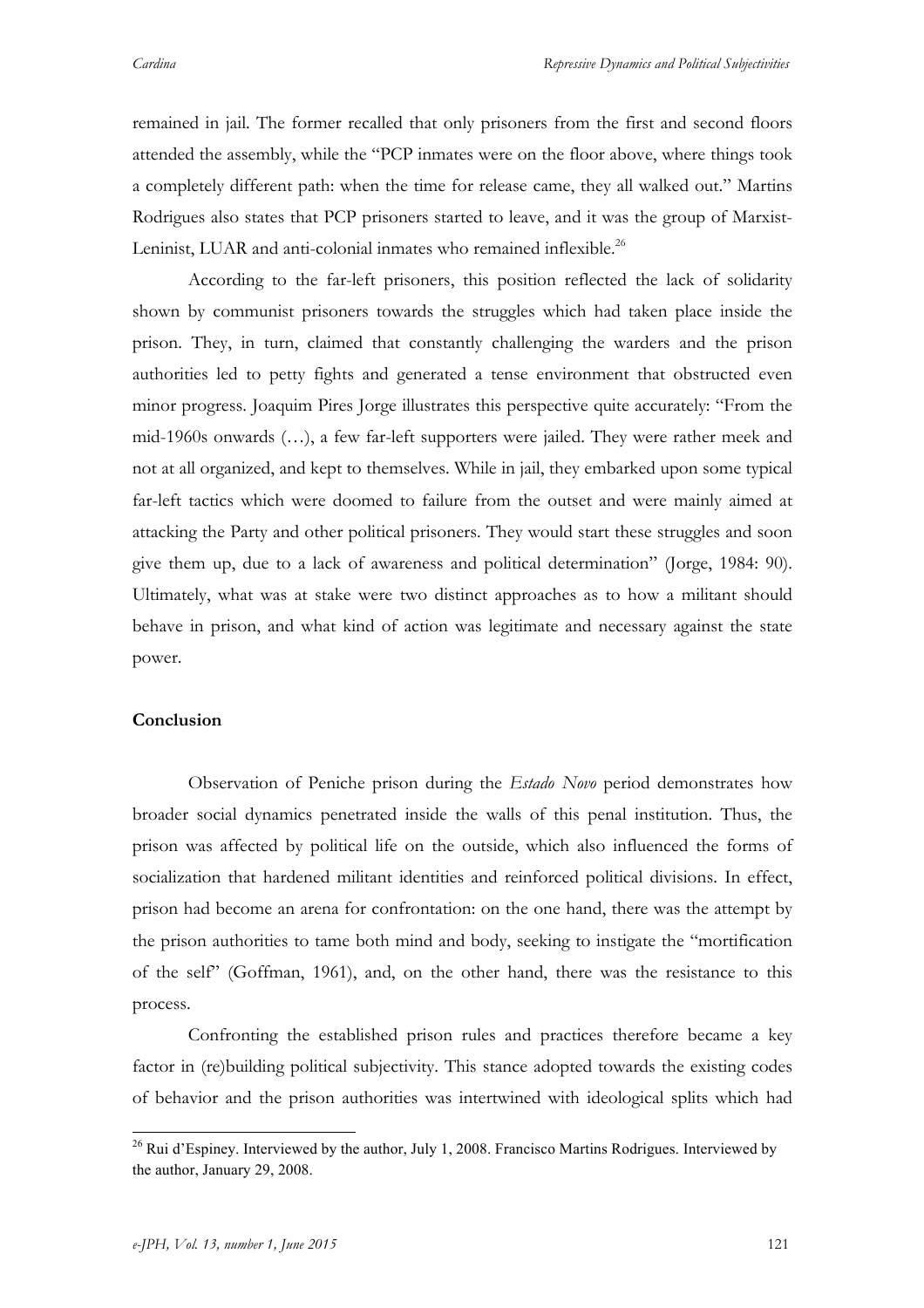infiltrated prison life and laid the foundations for different cultures of protest and ways of experiencing everyday life in prison. In fact, in these final years, the dictatorship was clearly unable to use the control mechanisms that it had developed as efficiently as it had done a few years earlier, both due to the rising visibility of the prisoners' situation on the outside and the prisoners' protests against prison discipline and authority on the inside. Being in prison therefore constituted a particular way of "living in brackets," which had very specific effects on the decay of the *Estado Novo* in its final years.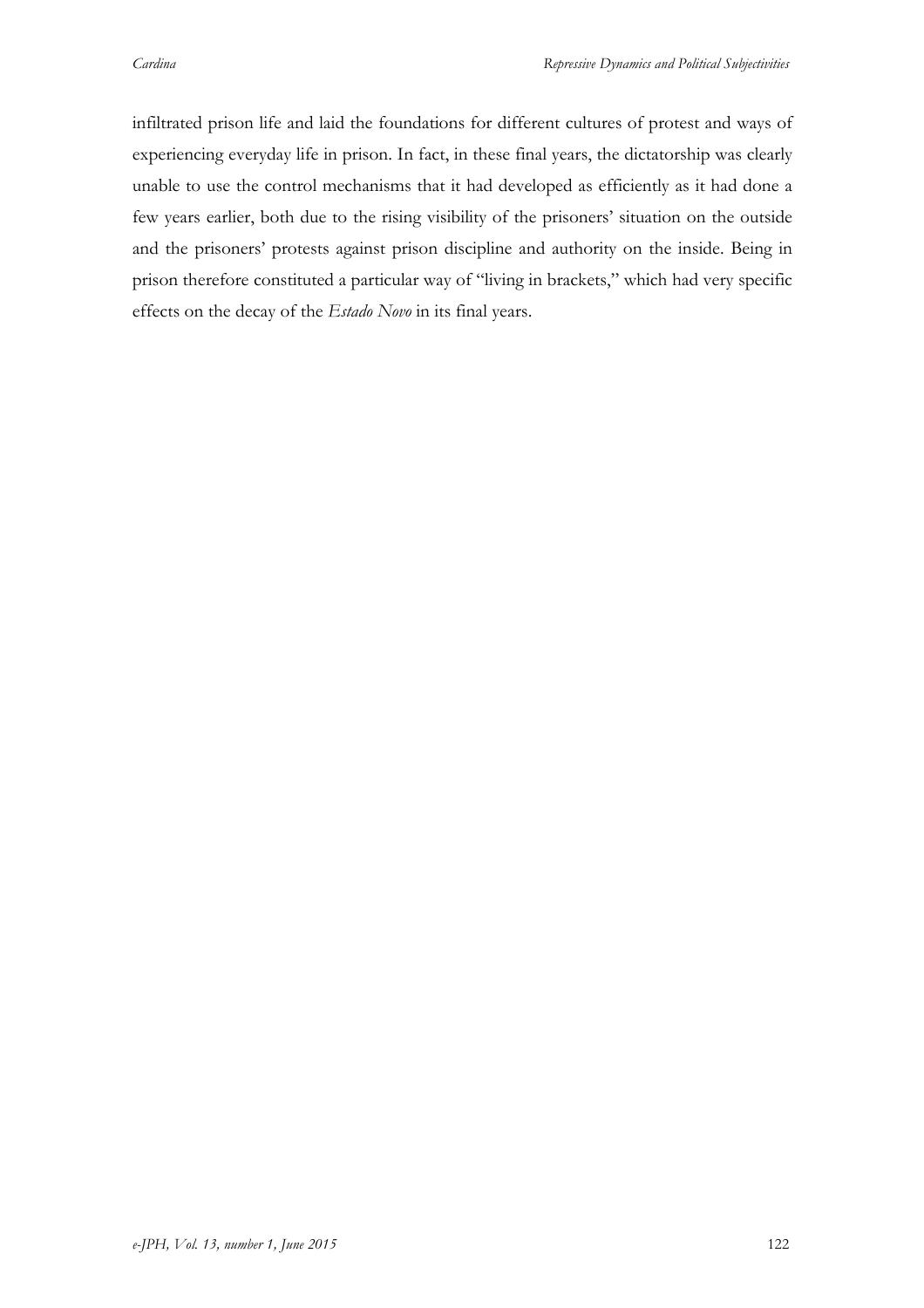## **Sources and Bibliography**

## *Archives*

ANTT/PIDE/DGS – Arquivo da PIDE/DGS. Arquivo Nacional da Torre do Tombo.

AHMJ – Arquivo Histórico do Ministério da Justiça.

## *Interviews*

D'Espiney, Rui. Interviewed by the author, July 1, 2008.

Paiva, José. Interviewed by the author, December 4, 2007.

Rodrigues, Francisco Martins. Interviewed by the author, January 1, 2008.

# *References*

- Accornero, Guya (2013). "La répression politique sous l'Estado Novo au Portugal et ses effets sur l'opposition estudiantine, des années 1960 à la fin du regime". Cultures & *Conflits*, 89, 93-112.
- Accornero, Guya and Cabral, Manuel Villaverde (2011). "Saldanha Sanches militante", in Paulo Otero, Fernando Araújo and João Taborda da Gama (eds.). *Evocações do Prof. Doutor J. L. Saldanha Sanches*. Lisbon: Coimbra Editora, pp. 17-46.
- Albuquerque, Paulo Pinto de (2006). *Direito Prisional Português e Europeu*. Coimbra: Coimbra Editora.
- *Aljube. A voz das vítimas* (2011). Catalogue of the exhibition *A Voz das Vítimas*, Fundação Mário Soares, Instituto de História Contemporânea and Movimento Cívico Não Apaguem a Memória!.
- Bernardes, Fernando Miguel (1991). *Uma Fortaleza da Resistência*. Lisbon: Avante!.
- Brito, Carlos (2011). *Tempo de subversão. Páginas vividas da resistência*. Lisbon: Edições Nélson de Matos.
- Cardina, Miguel (2011). *Margem de Certa Maneira. O Maoismo em Portugal. 1964-1974*. Lisbon: Tinta-da-China.
- Cardina, Miguel (2013). "To Talk or Not to Talk: Silence, Torture, and Politics in the Portuguese Dictatorship of Estado Novo", *Oral History Review*, 40 (2): 251-270.
- Coelho, Lino Santos (1981). *Memórias de um Rebelde—Testemunhos do Terror Fascista*. Lisbon: Editora em Marcha.
- Comissão Nacional de Socorro aos Presos Políticos (1972). *Presos Políticos. Documentos 1970- 1971*. Porto: Afrontamento.
- Comissão Nacional de Socorro aos Presos Políticos (1975). *Presos Políticos. Documentos 1972- 1974*. Lisbon: Iniciativas Editoriais.
- De Vito, Christian (2014). "Processes of radicalization and de-radicalization in Western European prisons (1965-1986)", in Lorenzo Bosi, Chares Demetriou and Stefan Malthaner, *Dynamics of Political Violence. A Process-Oriented Perspective on Radicalization and the Escalation of Political Conflict*. Surrey: Ashgate.